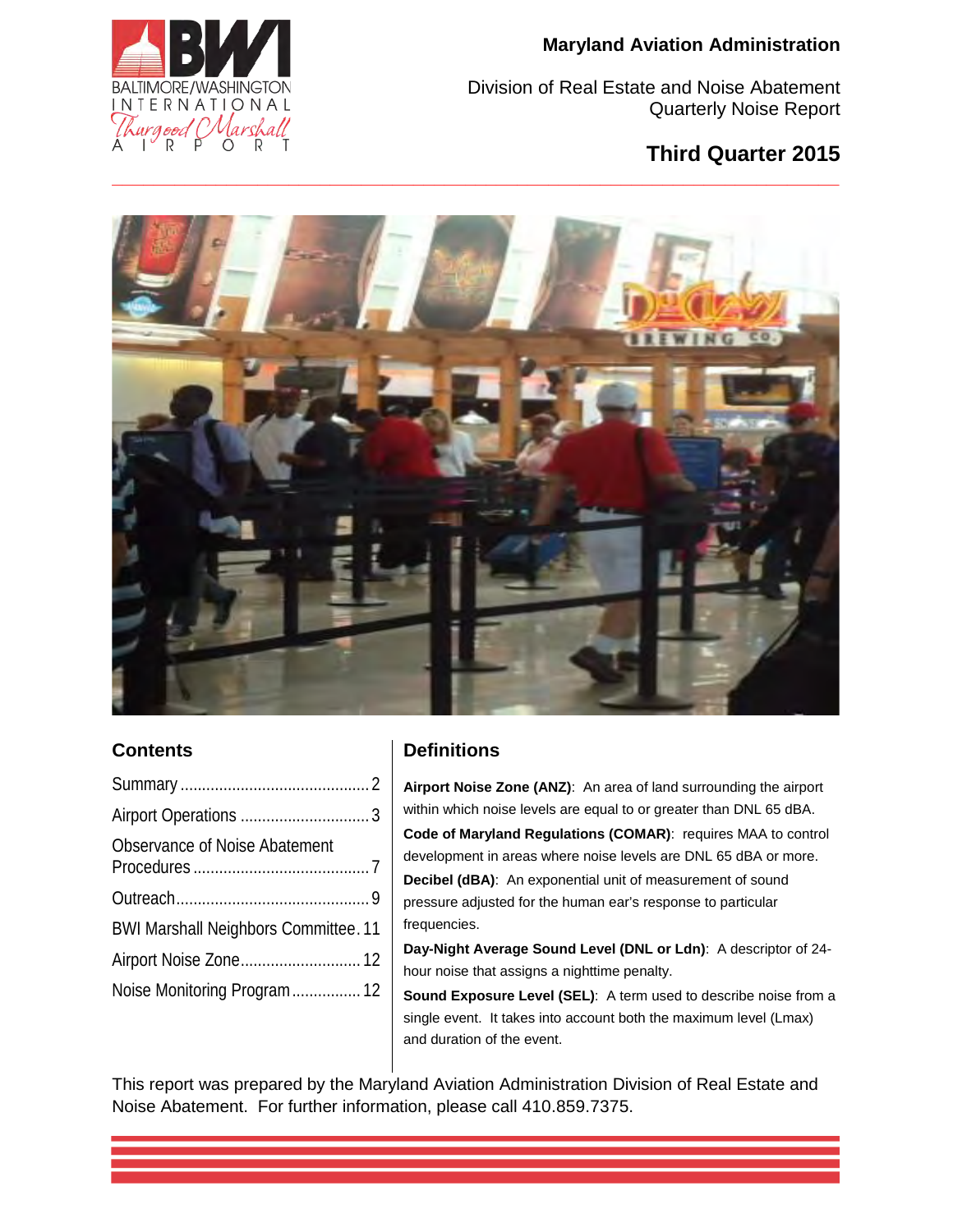

**Third Quarter 2015** 

# <span id="page-1-0"></span>**Summary**

This report provides a review of the aviation noise abatement program for the third quarter of 2015 (July 1 to September 30). Included in this report is information on jet aircraft operations, observance rates for noise abatement procedures, complaints received about aircraft noise, and community outreach efforts by the Maryland Aviation Adminstration (MAA). Information on noise levels at permanent noise monitoring sites will be provided in future reports when new noise monitors are installed.

**\_\_\_\_\_\_\_\_\_\_\_\_\_\_\_\_\_\_\_\_\_\_\_\_\_\_\_\_\_\_\_\_\_\_\_\_\_\_\_\_\_\_\_\_\_\_\_\_\_\_\_\_\_\_\_\_\_\_\_\_\_\_\_\_\_\_\_\_\_\_** 

- Average daily jet flights were approximately 623 per day during the  $3<sup>rd</sup>$  Quarter of 2015, compared to 578 per day for the 3<sup>rd</sup> Quarter of 2014.
- Night-time operations averaged 89 per night for the 3<sup>rd</sup> Quarter of 2015, compared to 78 per night in the 3<sup>rd</sup> Quarter of 2014.
- A total of 753 calls and e-mail complaints were made to the Noise Office during the  $3<sup>rd</sup>$ Quarter of 2015 compared to 283 calls/e-mails during the 3<sup>rd</sup> Quarter of 2014.
- The Airport operated in west flow operations for 72 percent of the time during the  $3<sup>rd</sup>$ Quarter of 2015.

## **Aviation News Items of Interest**

- Local government officials joined MAA to celebrate the relocated Anne Arundel Workforce Development Center (AAWDC). The workforce and commuter resource center was recently moved to the lower level of the Terminal. The AAWDC helps employers and local job seekers with work opportunities here in the Airport and around the County.
- Maryland Transportation Secretary Pete Rahn was among the government and business leaders that welcomed the first WOW air arrival at Baltimore/Washington International Thurgood Marshall (BWI Marshall) Airport. WOW Air began its new low-fare international service between BWI Marshall and Iceland on May 8, 2015 with easy connections available to a number of other European destinations.
- Throughout 2015, BWI Marshall Airport has been working on scheduled improvements to Runway 10-28 and associated taxiways as part of a multi-year, comprehensive series of airfield improvements. The airfield projects address several needs including Runway Safety Area improvements mandated by the United States Congress and pavement rehabilitation needs for the runways and taxiways at BWI Marshall.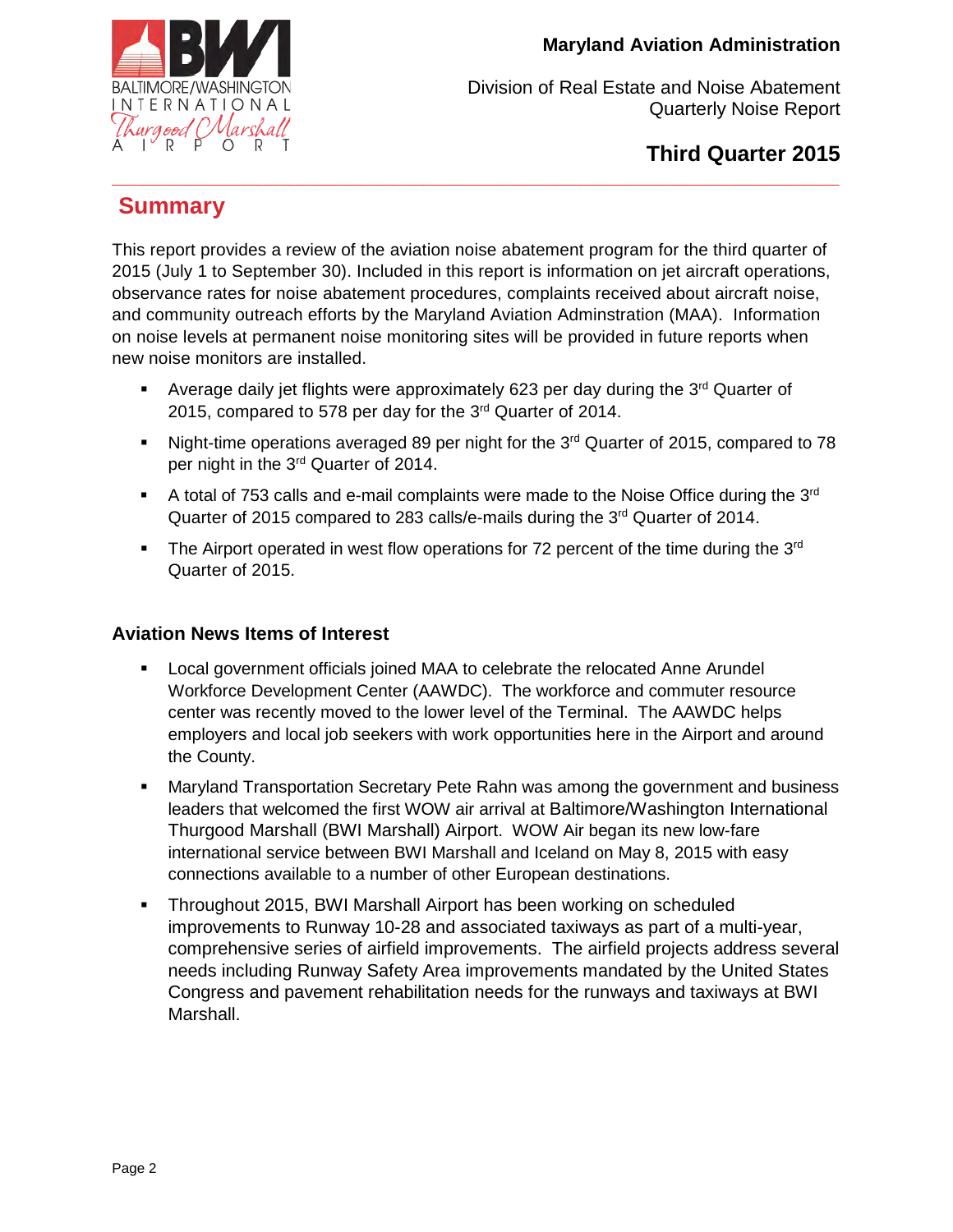

**Third Quarter 2015** 

## <span id="page-2-0"></span>**\_\_\_\_\_\_\_\_\_\_\_\_\_\_\_\_\_\_\_\_\_\_\_\_\_\_\_\_\_\_\_\_\_\_\_\_\_\_\_\_\_\_\_\_\_\_\_\_\_\_\_\_\_\_\_\_\_\_\_\_\_\_\_\_\_\_\_\_\_\_ Airport Operations**

This section presents information on the level of operational activity at BWI Marshall, including air traffic levels by jet aircraft, runway use, and flight corridors.

# **Overall Activity Levels and Nighttime Activity**

The graph below presents the average number of daily jet flights at BWI Marshall, including all arrivals and departures by business jets and air carrier aircraft. The figure also presents data for the preceding nine months, for a twelve-month total.

The average daily number of jet operations during the 3<sup>rd</sup> Quarter of 2015 was 623 as compared with 578 in the 3<sup>rd</sup> Quarter of 2014. Overall traffic levels were approximately 7.7% higher than the same period during 2014.



The following figure presents nighttime air carrier, business jets and cargo jet operations. At BWI Marshall, a nighttime operation is defined as an arrival flight or departure flight that occurs between the hours of 10 pm and 7 am. The average number of nighttime jet operations was approximately 89 per night during the  $3<sup>rd</sup>$  Quarter of 2015, compared to 90 per night during  $3<sup>rd</sup>$ Quarter of 2014. The average number of nighttime cargo operations was approximately 6 per night during the  $3^{rd}$  Quarter of 2015 which was the same as the  $3^{rd}$  Quarter of 2014.

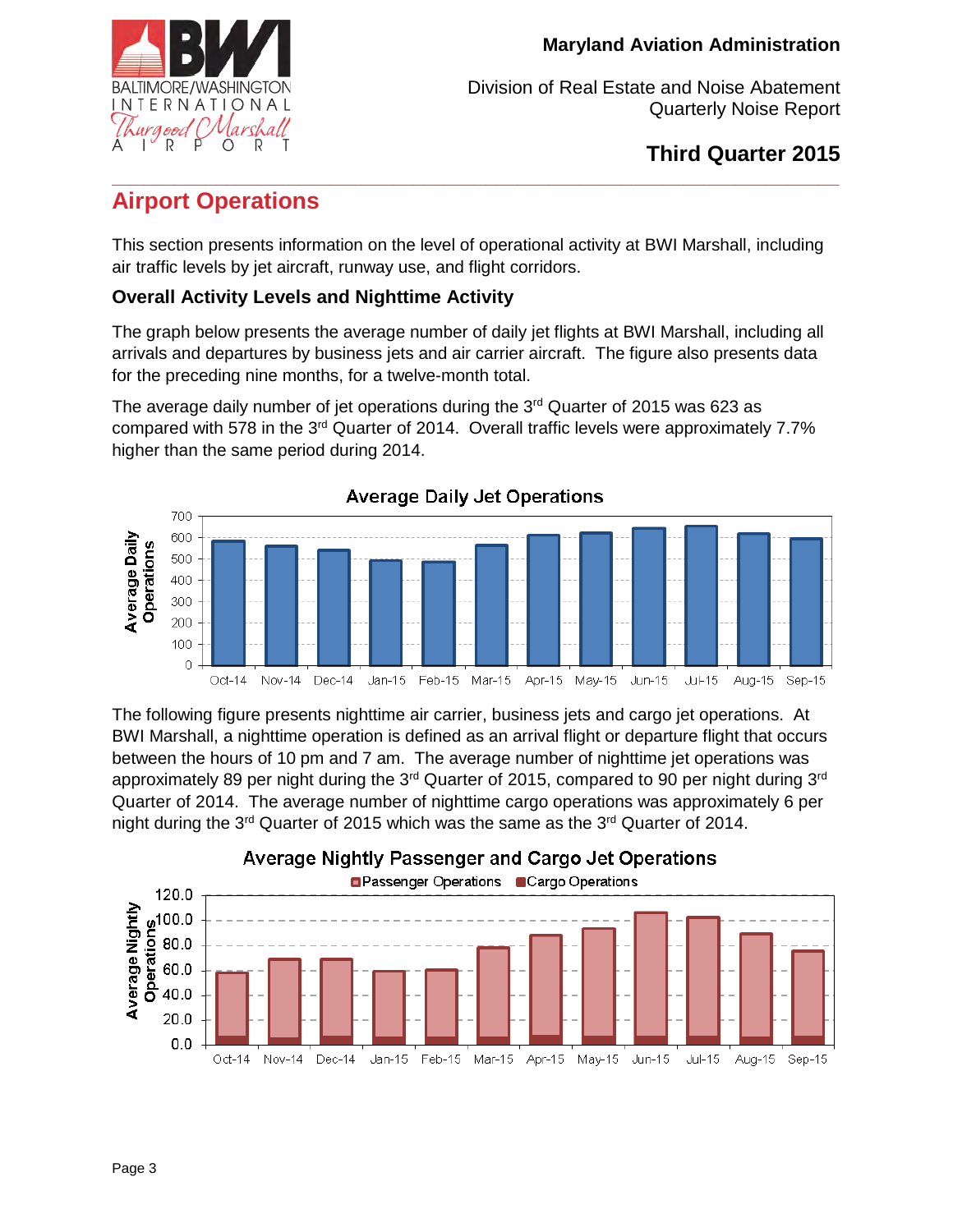

Division of Real Estate and Noise Abatement Quarterly Noise Report

**Third Quarter 2015** 

#### **\_\_\_\_\_\_\_\_\_\_\_\_\_\_\_\_\_\_\_\_\_\_\_\_\_\_\_\_\_\_\_\_\_\_\_\_\_\_\_\_\_\_\_\_\_\_\_\_\_\_\_\_\_\_\_\_\_\_\_\_\_\_\_\_\_\_\_\_\_\_ Runway Use**

The MAA maintains a preferential runway use program to minimize the aircraft noise impact on neighboring communities. For noise abatement purposes, west flow (aircraft departures to the west) is more desirable since a smaller population is impacted by aircraft noise when BWI Marshall operates in a west flow direction. Prevailing wind speed, direction and weather factors determine the direction of air traffic flow. Aircraft usually take off and land into the wind to meet safety and operational requirements.

The figures below show all jet $^{\rm l}$  runway use for the 3<sup>rd</sup> Quarter of 2015. During east flow, all jet aircraft primarily depart from Runway 15R and arrive on Runway 10. During west flow, all jet aircraft normally depart from Runway 28 and arrive on Runway 33L. Historical trends result in annual average west flow of about 70%.



**All Jet Arrival Runway Use, 3rd Quarter of 2015 All Jet Departure Runway Use, 3rd Quarter of 2015** 

# **Flight Corridors**

The following figures depict the flight corridors at BWI Marshall for the following conditions and groups of aircraft as derived from BWI Marshall current noise and operations monitoring systems:

- All jet departures in west flow
- All jet departures in east flow
- All jet arrivals

 $\overline{a}$ 

Page 4  $<sup>1</sup>$  "All jet" includes commercial air carrier as well as private (corporate) jet aircraft.</sup>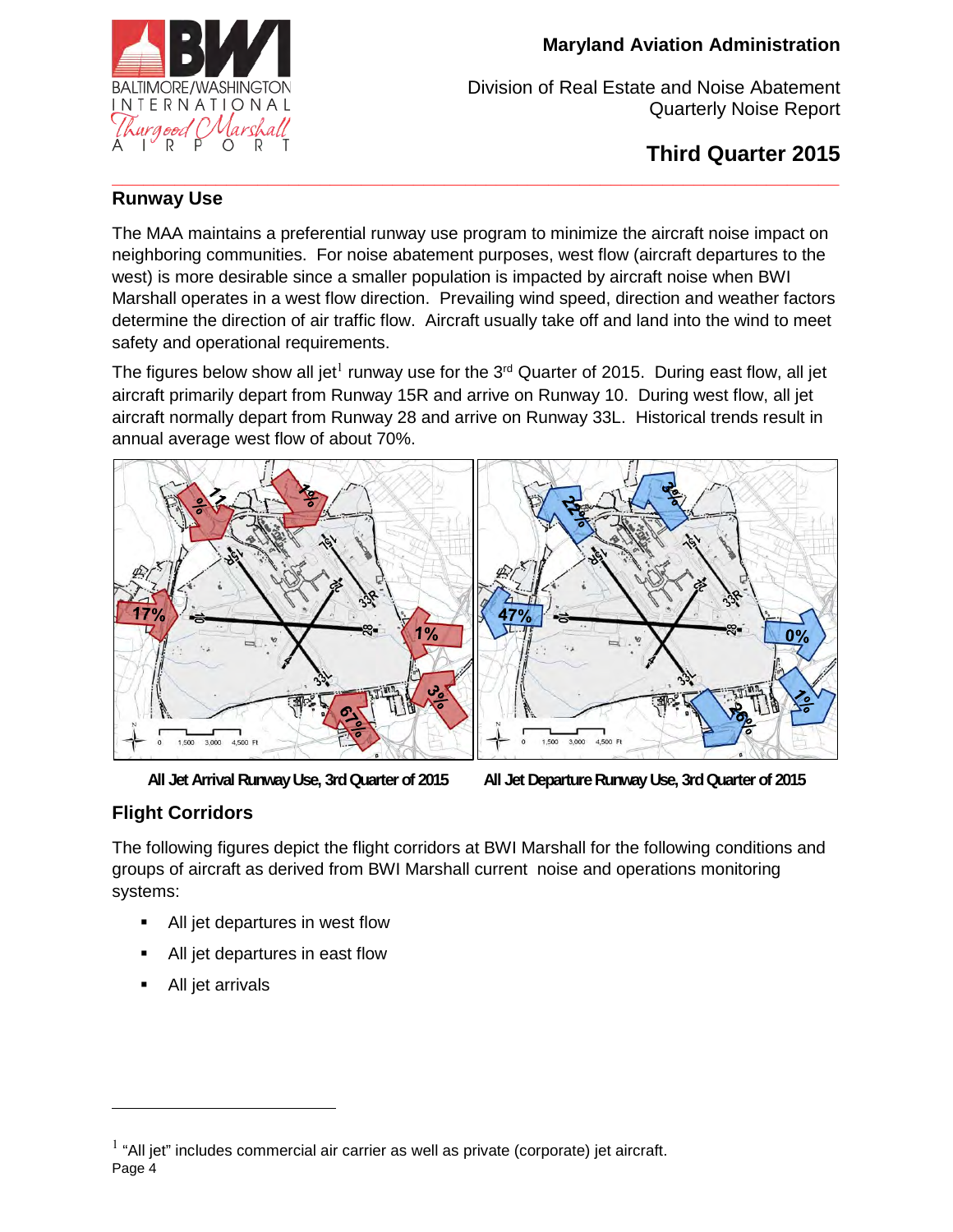

Division of Real Estate and Noise Abatement Quarterly Noise Report

# **Third Quarter 2015**

These "flight track density plots" use color gradations to depict the flight track geometry, dispersion, and relative frequency of air traffic. The color ranges are assigned based on the relative density of aircraft operations during the 3<sup>rd</sup> Quarter of 2015.

**\_\_\_\_\_\_\_\_\_\_\_\_\_\_\_\_\_\_\_\_\_\_\_\_\_\_\_\_\_\_\_\_\_\_\_\_\_\_\_\_\_\_\_\_\_\_\_\_\_\_\_\_\_\_\_\_\_\_\_\_\_\_\_\_\_\_\_\_\_\_** 

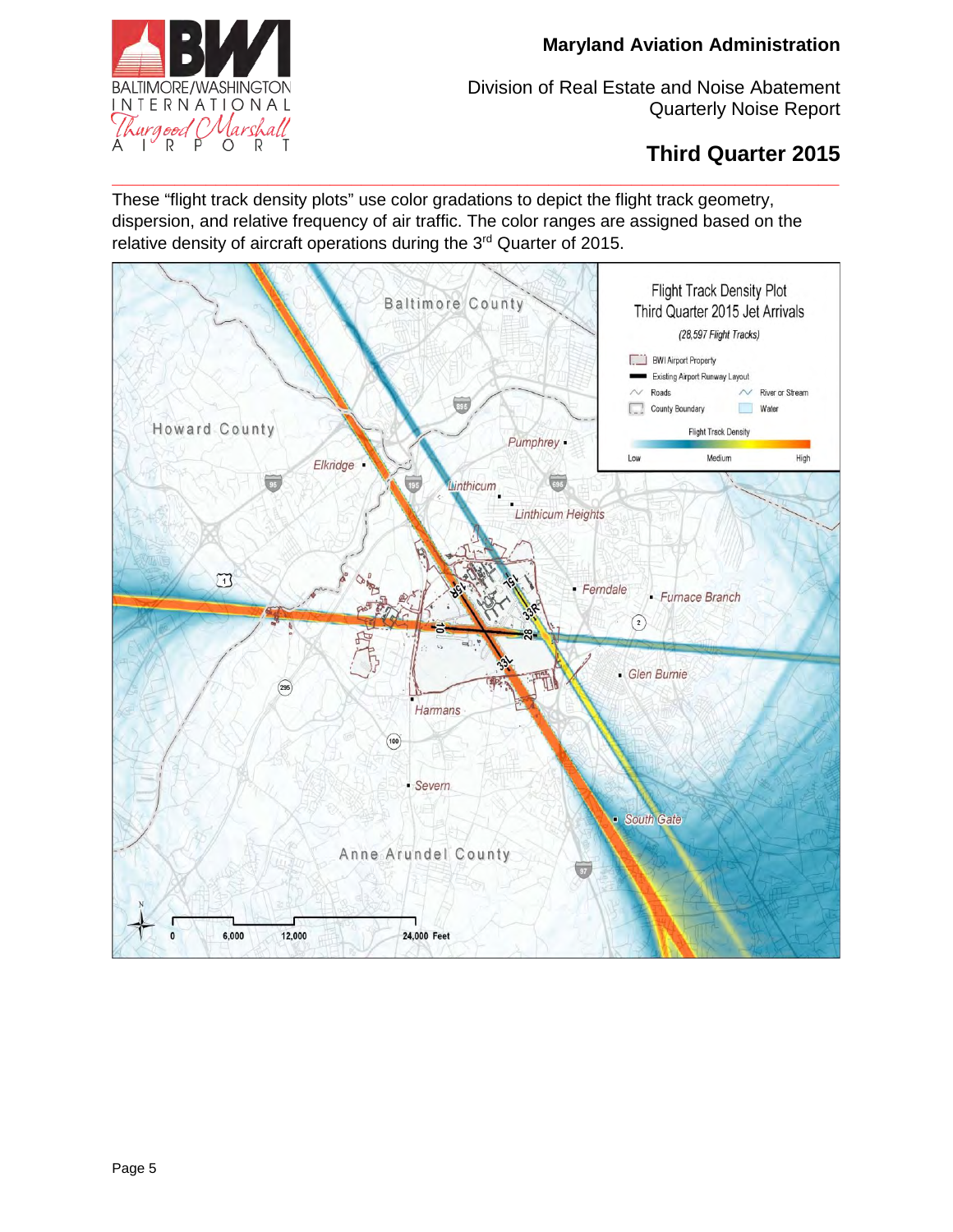

# **Third Quarter 2015**



**\_\_\_\_\_\_\_\_\_\_\_\_\_\_\_\_\_\_\_\_\_\_\_\_\_\_\_\_\_\_\_\_\_\_\_\_\_\_\_\_\_\_\_\_\_\_\_\_\_\_\_\_\_\_\_\_\_\_\_\_\_\_\_\_\_\_\_\_\_\_**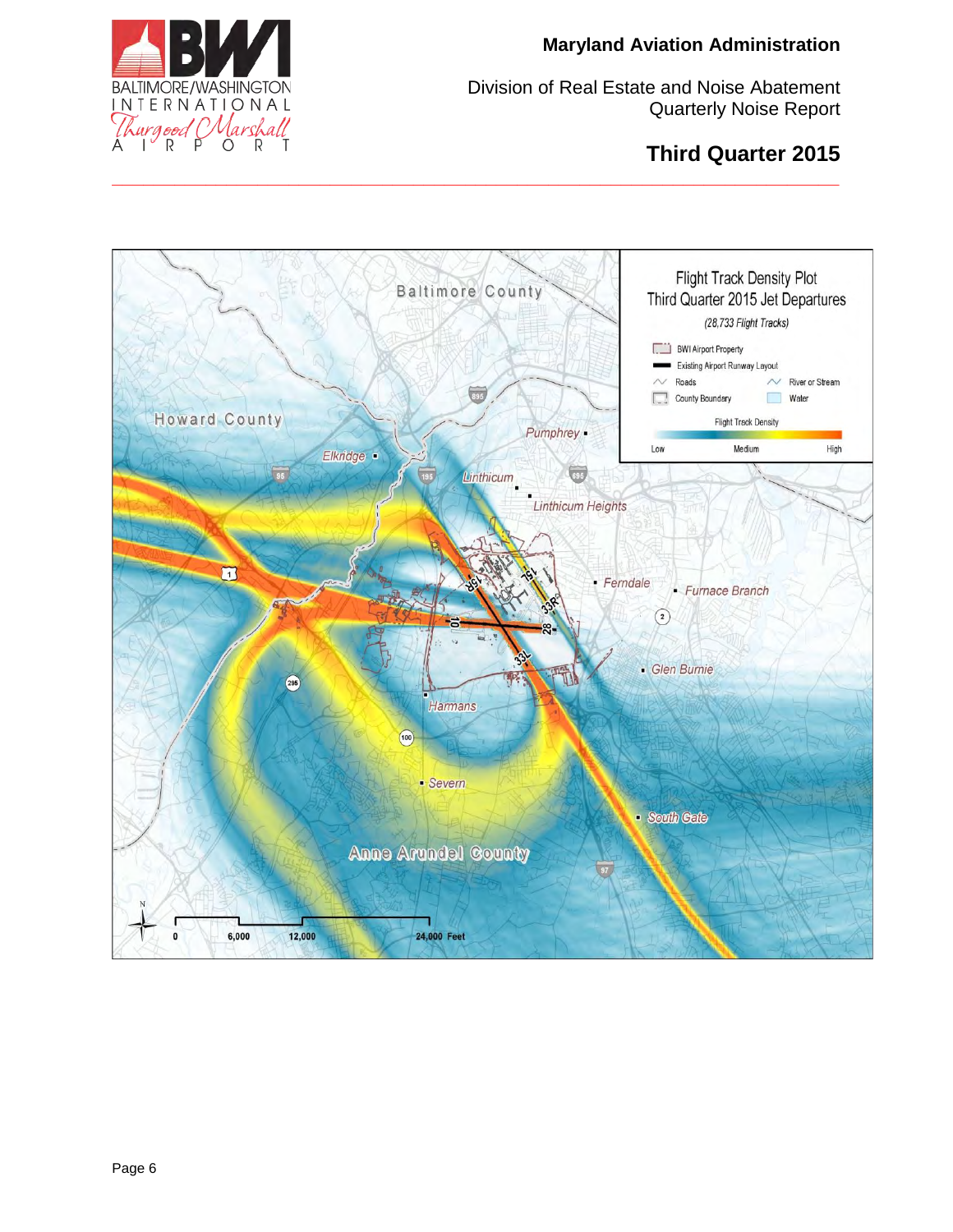

# **Third Quarter 2015**

#### <span id="page-6-0"></span>**\_\_\_\_\_\_\_\_\_\_\_\_\_\_\_\_\_\_\_\_\_\_\_\_\_\_\_\_\_\_\_\_\_\_\_\_\_\_\_\_\_\_\_\_\_\_\_\_\_\_\_\_\_\_\_\_\_\_\_\_\_\_\_\_\_\_\_\_\_\_ Observance of Noise Abatement Procedures**

In order to encourage on-going compliance with the voluntary noise abatement procedures developed for BWI Marshall, a *Quarterly Airline Performance Report* is generated for the major carriers and cargo operators. Data is obtained from our noise and flight track monitoring system and the two noise abatement procedures of most interest to the local communities are evaluated. These procedures are:

- 1. Runway 15 Right departures initiating their right turns at, but not prior to, 1 DME
- 2. Runway 28 departures initiating their turns at, but not prior to, 3 DME

The following graphs show the percentage of flights for each airline which comply with each of the two procedures. DME stands for Distance Measuring Equipment, and is measured slantrange from the navigational aid located near the center of the Airport. One DME equals one nautical mile.



## **Percentage of Runway 15R Departures Turning Beyond 1 DME - Third Quarter 2015**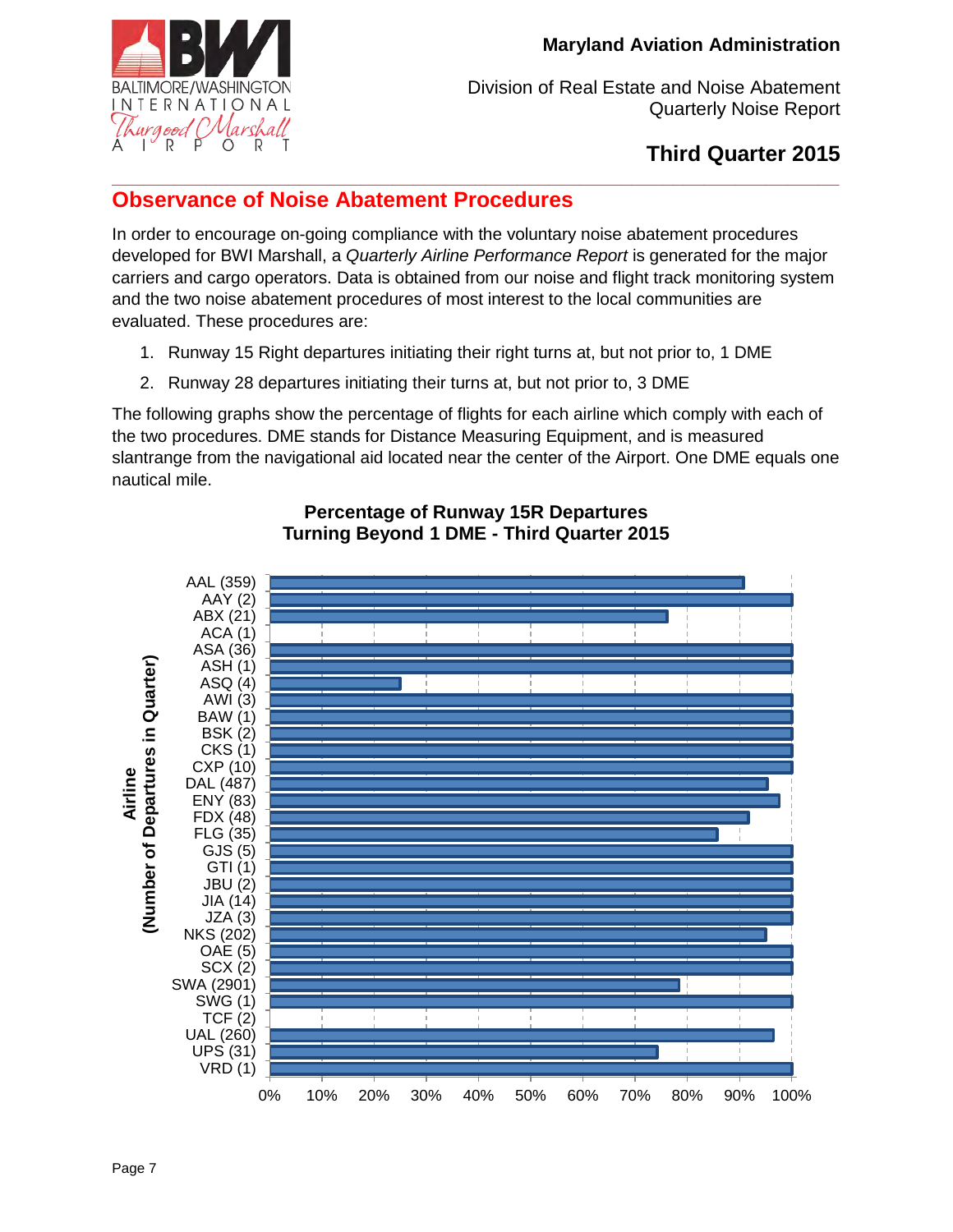

Division of Real Estate and Noise Abatement Quarterly Noise Report

# **Third Quarter 2015**

## **Percentage of Runway 28 Departures Turning Beyond 3 DME - Third Quarter 2015**

**\_\_\_\_\_\_\_\_\_\_\_\_\_\_\_\_\_\_\_\_\_\_\_\_\_\_\_\_\_\_\_\_\_\_\_\_\_\_\_\_\_\_\_\_\_\_\_\_\_\_\_\_\_\_\_\_\_\_\_\_\_\_\_\_\_\_\_\_\_\_** 

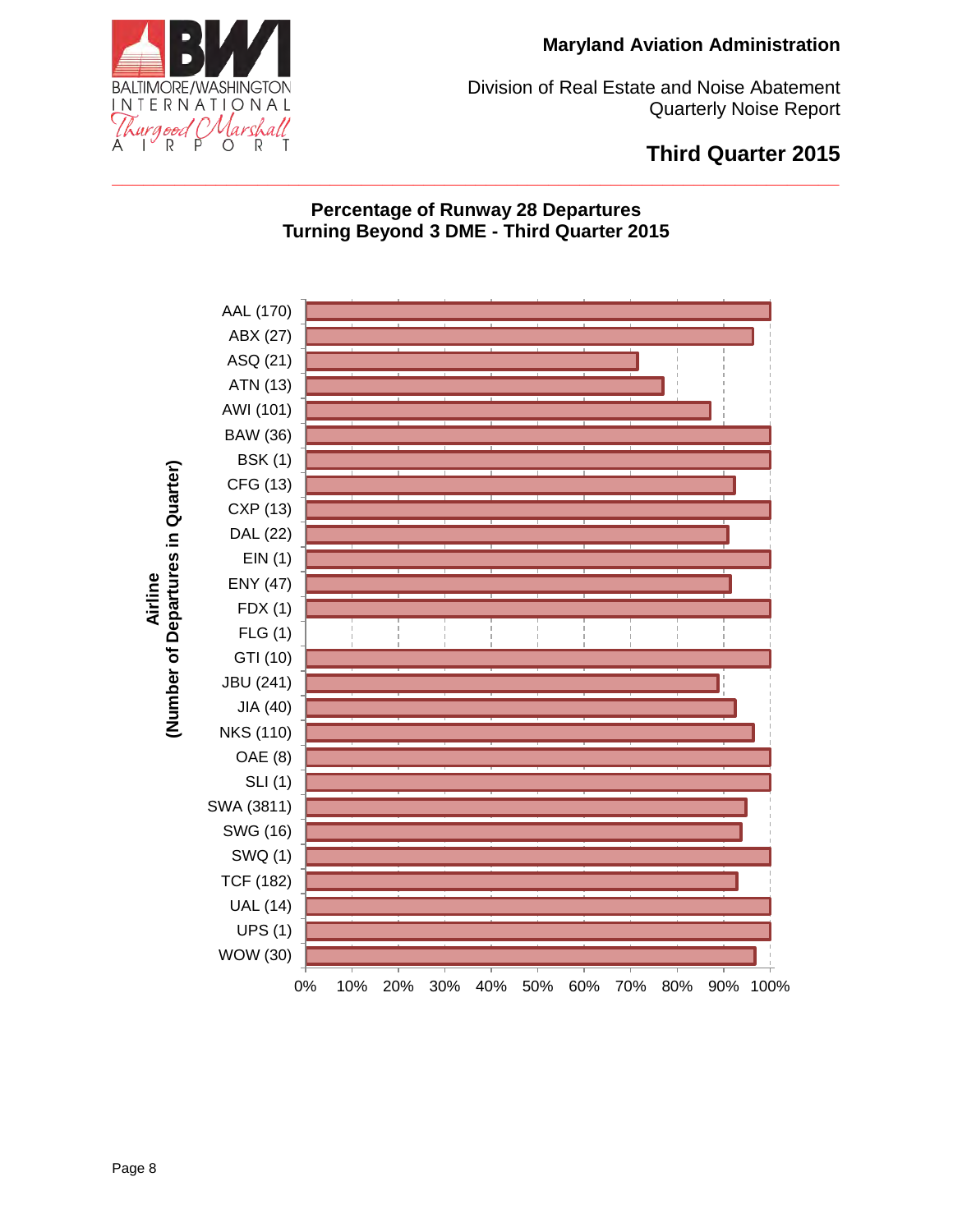

# **Third Quarter 2015**

## <span id="page-8-0"></span>**\_\_\_\_\_\_\_\_\_\_\_\_\_\_\_\_\_\_\_\_\_\_\_\_\_\_\_\_\_\_\_\_\_\_\_\_\_\_\_\_\_\_\_\_\_\_\_\_\_\_\_\_\_\_\_\_\_\_\_\_\_\_\_\_\_\_\_\_\_\_ Outreach**

The MAA engages in on-going efforts to enhance the level of communication and interaction between the Airport and area residents. The MAA Community Outreach Programs encourage the exchange of information between the MAA and local community groups and residences by providing a contact point for listening to and responding to Airport-related community concerns. These programs also supplement the efforts of the BWI Marshall Neighbors' Committee to promote the active participation of local residents in Airport issues.

The Division of Noise, Real Estate and Land Use Compatibility Planning monitors services provided to the local community to promote public education, communication and the number of responses to requests for portable noise monitoring. Specific services or activities provided by the MAA and the Noise Office are listed below, along with the number of events or reports.

#### **Public Education & Activities –3rd Quarter of 2015**

| <b>Community/Committee Meetings</b>       |    |
|-------------------------------------------|----|
| <b>Community Noise Monitoring Reports</b> | 2  |
| <b>Airport Zoning Permits</b>             | 62 |
| Mailings                                  |    |

## **Community Enhancement Grant Program**

Maryland Senate Bill 276 established an 11-member "Citizens Committee for the Enhancement of Communities Surrounding Baltimore/Washington International Thurgood Marshall Airport." The intent of this legislation is to provide some benefit to those citizens living in communities impacted by the daily operation of BWI Marshall by allowing them the opportunity to apply for grants for transportation-related projects such as sidewalks, speed humps, street lights, etc. These communities must be located within the most recently certified Airport Noise Zone or within two miles of the outermost noise contour.

The Community Enhancement Grant Committee met on September 30, 2015. Four grant applications were submitted for review and no recommendations were approved during this quarter.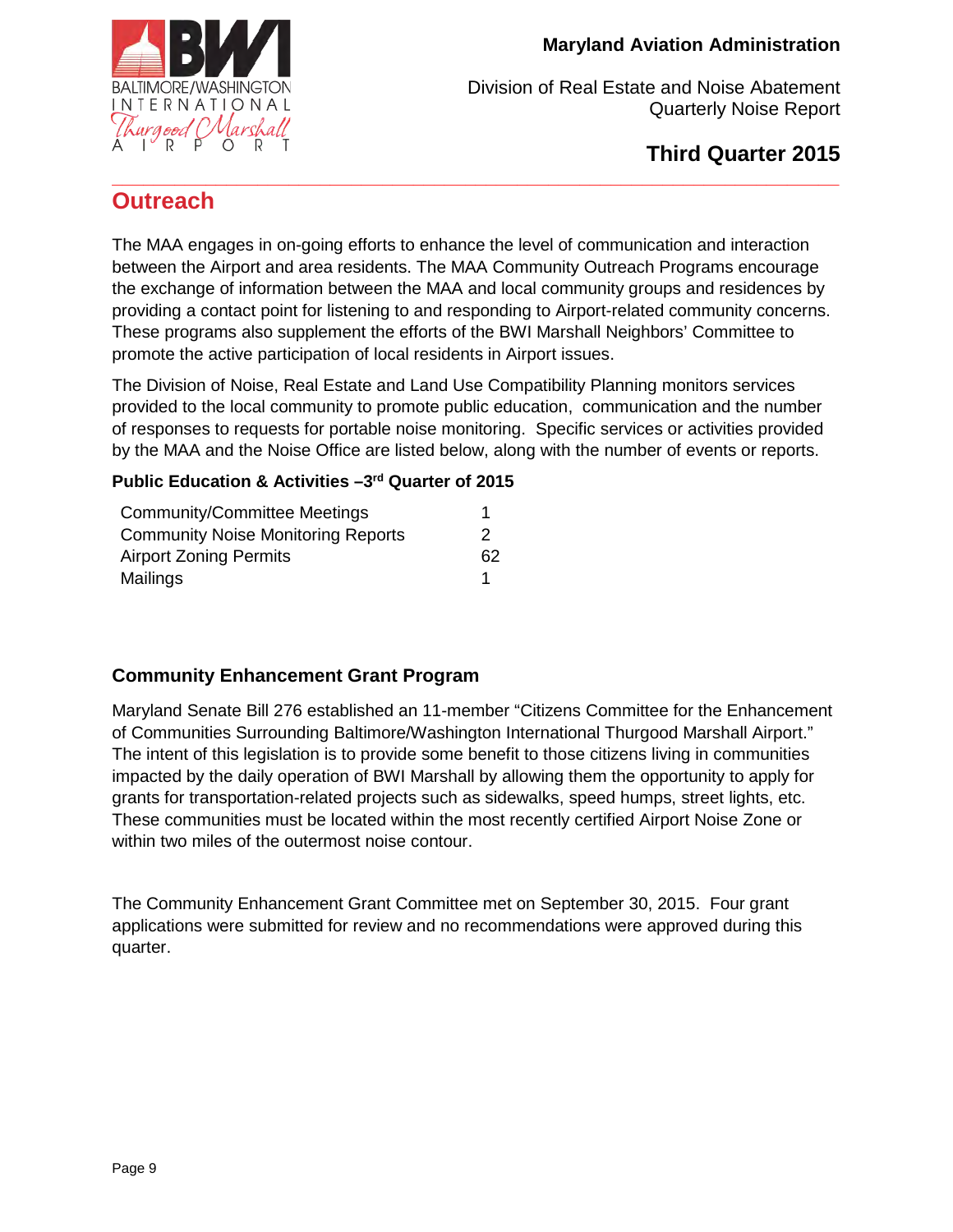

**Third Quarter 2015** 

#### **\_\_\_\_\_\_\_\_\_\_\_\_\_\_\_\_\_\_\_\_\_\_\_\_\_\_\_\_\_\_\_\_\_\_\_\_\_\_\_\_\_\_\_\_\_\_\_\_\_\_\_\_\_\_\_\_\_\_\_\_\_\_\_\_\_\_\_\_\_\_ Airport Noise Hotline Calls**

The MAA maintains a 24-hour Airport Noise Hotline at 410-859-7021. Staff is available during normal business hours to discuss aircraft noise concerns directly with callers. Voicemail is available for recording noise concerns at night and on weekends. The graph below shows the number of calls, e-mails and callers per community for the quarter.

There were 753 calls (342 callers) during the 3<sup>rd</sup> Quarter of 2015 compared to 283 calls during the 3rd Quarter of 2014.



# **Number of Noise Calls and Callers per Community**

**753 total calls**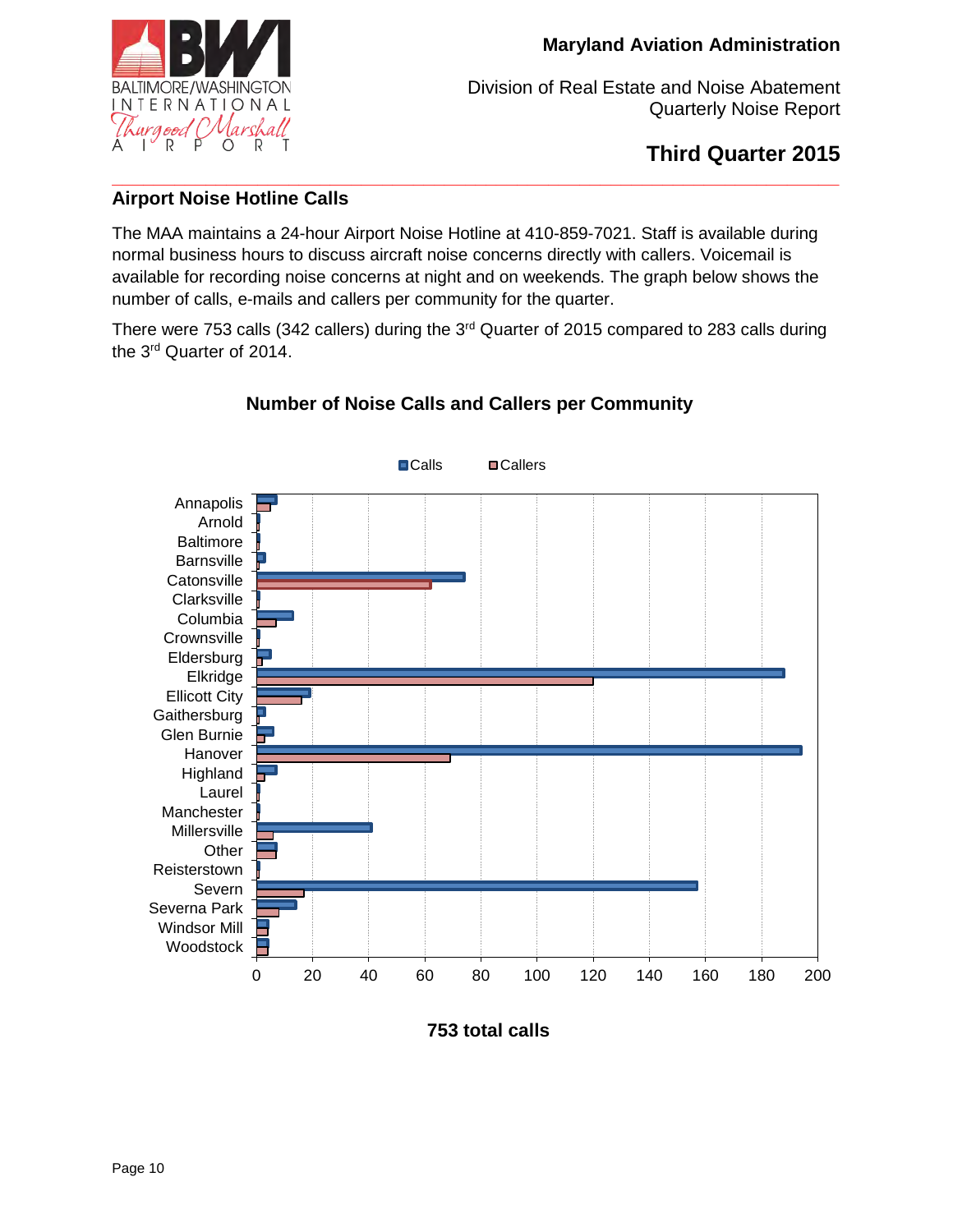

# **Third Quarter 2015**

#### <span id="page-10-0"></span>**\_\_\_\_\_\_\_\_\_\_\_\_\_\_\_\_\_\_\_\_\_\_\_\_\_\_\_\_\_\_\_\_\_\_\_\_\_\_\_\_\_\_\_\_\_\_\_\_\_\_\_\_\_\_\_\_\_\_\_\_\_\_\_\_\_\_\_\_\_\_ BWI Marshall Neighbors Committee**

The BWI Marshall Neighbors Committee was established in December 1983 and serves as a liaison between the Airport and the surrounding communities to ensure continuing and timely discussion of mutual airport and community interests. The Committee serves as a forum for exchanging information, ideas and suggestions. Examples of interests include, but are not limited to:

- 1. Ground access (highways, light rail, etc.),
- 2. Long-range transportation planning issues,
- 3. Operational changes (construction, maintenance and air traffic control),
- 4. Noise abatement and other environmental issues,
- 5. Parking and ground transportation; and
- 6. Land use planning.

The BWI Marshall Neighbors Committee consists of representatives from the following groups:

- Columbia Council *(inactive)*
- Greater Elkridge Community Association
- Elmhurst Improvement Association
- Glen Burnie Improvement Association
- Glen Burnie Park Civic Association *(inactive)*
- Ferndale Area Community Council
- Greater Pasadena Council *(inactive)*
- Harmans Civic Association
- Linthicum/Shipley Improvement Association
- Severn Improvement Association
- Timber Ridge Improvement Association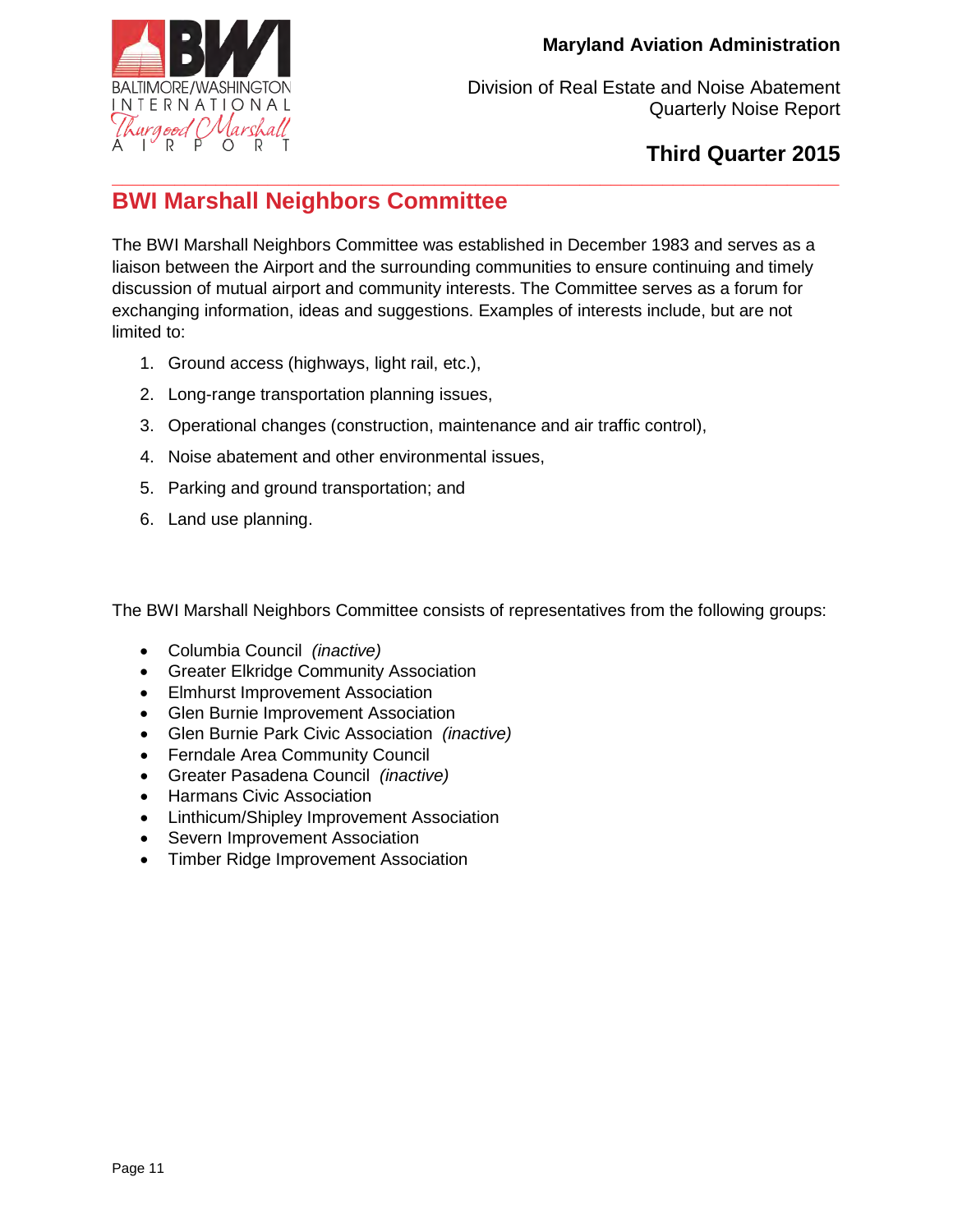

**Third Quarter 2015** 

# **Airport Noise Zone**

The Maryland Environmental Noise Act of 1974 provides for the protection of citizens from the impact of transportation related noise. The aviation portion of the Act requires the MAA to create a certified Airport Noise Zone (ANZ) to control incompatible land development around BWI Marshall and a Noise Abatement Plan (NAP) to minimize the impact of aircraft noise on people living near the Airport. An ANZ and NAP were first established for BWI Marshall in 1976. Both were updated in 1982, 1988, 1993, 1998, and 2007. The latest update to the ANZ became effective on December 22, 2014.

<span id="page-11-0"></span>**\_\_\_\_\_\_\_\_\_\_\_\_\_\_\_\_\_\_\_\_\_\_\_\_\_\_\_\_\_\_\_\_\_\_\_\_\_\_\_\_\_\_\_\_\_\_\_\_\_\_\_\_\_\_\_\_\_\_\_\_\_\_\_\_\_\_\_\_\_\_** 

The ANZ is determined by a composite of three noise contours: a base year contour, a five-year forecast, and a ten-year forecast. The largest of the three contours in any area around the Airport determines the outline of the ANZ, thereby offering protection within the largest of the existing or future noise contours.

The contours depict the Day-Night Average Sound Level (DNL) around BWI Marshall. Both the State of Maryland and the FAA require the use of the DNL metric by all airports conducting environmental studies. The FAA also requires the use of its standard computer model known as the Integrated Noise Model (INM) for developing noise contours. The current 2014 ANZ is depicted on the following page.

# <span id="page-11-1"></span>**Noise Monitoring Program**

The MAA operates a permanent noise monitoring system that operates 24 hours per day, seven days a week. The noise monitoring equipment in place at BWI Marshall was installed in the late 1980's and is approaching the end of its useful life due to the age of the equipment and the inability to obtain replacement parts. Once a new system is installed, we will resume the presentation of noise data by tables and graphs.